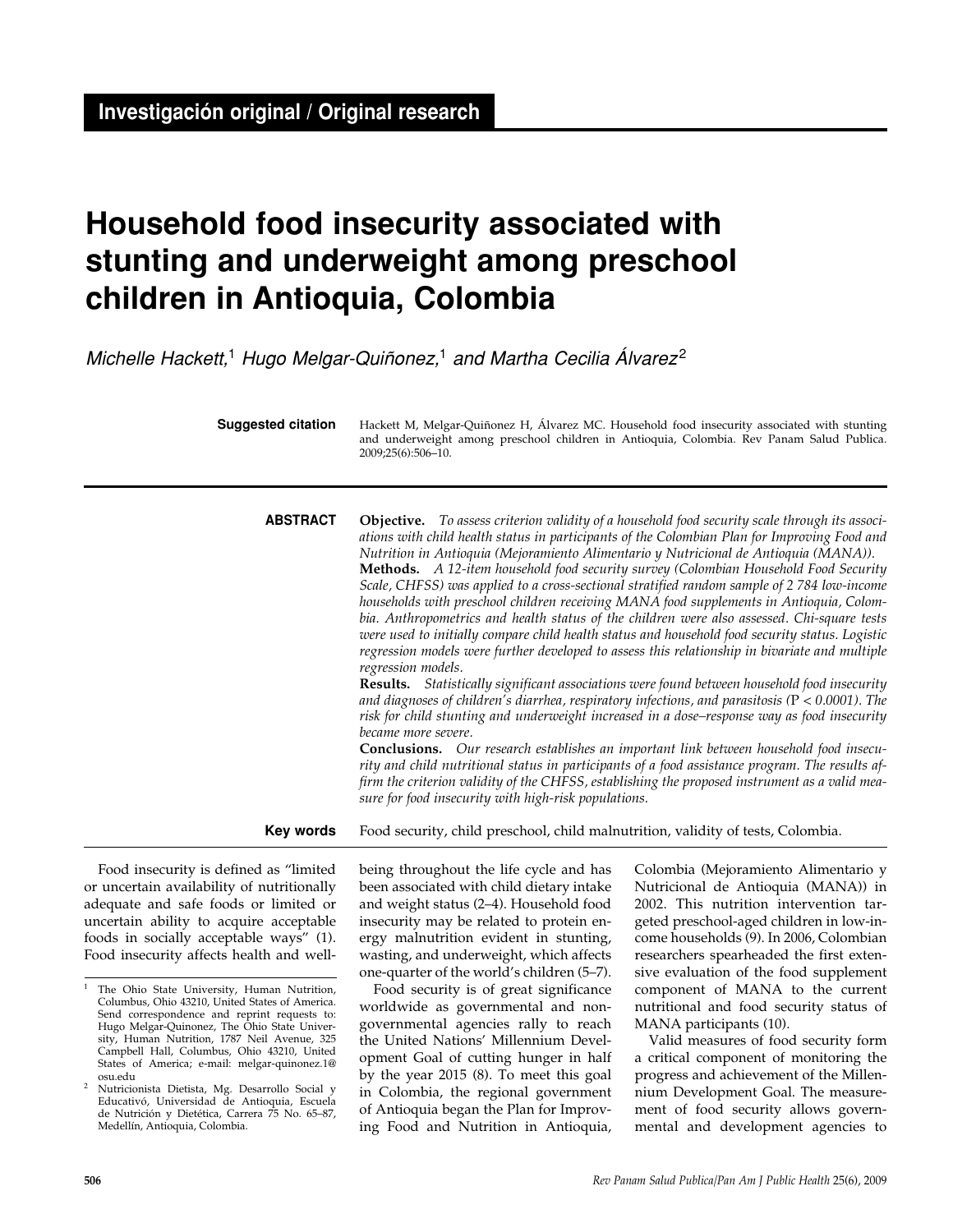estimate the prevalence of this phenomenon, better target high-risk populations, and evaluate the impact of programs at the household level (11). With the use of a valid tool, organizations can appropriately channel resources to reduce epidemic levels of food insecurity and hunger. To our knowledge, this paper presents the first criterion validation research project on a household food security scale applied to participants of a food assistance program by comparing food insecurity measures with health conditions in children.

## **MATERIALS AND METHODS**

Criterion validity of the Colombian Household Food Security Scale (CHFSS) was assessed using data collected May 2006 from a cross-sectional stratified random sample representative of the 200 000 MANA participants in the department of Antioquia, Colombia. Sample size was calculated by Colombian researchers using Epitat® software. A maximal regional error of 0.05% resulted in a sample of 2 784 low-income households with preschool children. Thirty-six trained interviewers met with child caregivers at local hospitals to administer semiconstructive face-to-face questionnaires after a signed informed consent was collected. Data were reviewed on site by a fieldwork coordinator and confirmed or recollected as necessary. A secondary review was done as results were imputed into the computer, and 10% of the questionnaires were reviewed a third time. The ethics committee at the Faculty of Medicine at The University of Antioquia approved data collection, and the Institutional Review Board at The Ohio State University approved analysis of the resulting database.

## **Household demographics**

The questionnaires included the following components in addition to the CHFSS: participation in other assistance programs, consumption of MANA powdered milk packets (25 grams (g) each), MANA crackers (30 g each), and grams of fortified vegetable flour (Bienestarina). Demographic variables consisted of area of residence (urban or rural), housing characteristics, age of parents and participating child, household size, number of siblings in the household, and previous month's income.

## **Anthropometrics**

Child height was measured using a portable stadiometer sensitive to the nearest 0.1 centimeter (cm). Weights were obtained with a portable electronic scale (Tanita) sensitive to the nearest 100 g. Lengths of children from 6 to 23 months were measured with a portable aluminum infantometer designed for the study with a sensitivity of 0.1 cm. Three generally accepted anthropometric indices were used to approximate children's nutritional status: height-for-age *Z*-score (HAZ), weight-for-age *Z*-score (WAZ), and weight-for-height *Z*-score (WHZ) (12). *Z*-score was used to distinguish between normal and stunted or risk for stunted (HAZ  $<-1$ ), underweight or risk for underweight (WAZ < –1), and wasted or risk for wasted (WHZ  $<-1$ ) children for the logistic regression and chi-square tests.

## **Child health status**

Caregivers were also asked if the target child had either diarrhea (defined as three or more liquid bowel movements within 24 hours) or a respiratory infection in the previous two weeks. Possible acute respiratory infections included rhinopharyngitis, common cold, ear or sinus infection, laryngitis, bronchitis, pharyngoamygdalitis, croup, bronchiolitis, and pneumonia. Blood samples were collected from the child to assess hemoglobin and ferritin concentrations. Hemoglobin was measured with HemoCue azidemethemoglobin techniques and ferritin was quantified with chemiluminescent immunoassays (13, 14). Anemia was established by using a cutoff of < 11 milligrams (mg) of hemoglobin per deciliter (dL) of blood. Fecal samples were collected from every child at the time of the interview and were assessed at the Intestinal Parasite Lab at the University of Antioquia, Department of Medicine. A classic formalin-ether concentration technique (Ritchie) was used to analyze the feces (15). Any type of parasite (helminthes, protozoan, or ameba) found in the child's stool resulted in a positive coding for parasites.

## **Household food security scale**

For nearly 20 years, researchers have created and validated qualitative methods to measure food security experiences

in questionnaire format (16). One of the first modules developed for the Community Childhood Hunger Identification Project (CCHIP) was based on the Massachusetts Nutrition Survey (1983), in which researchers defined hunger as food insufficiency due to lack of resources (17). In 2003–2004, researchers in Antioquia, Colombia, conducted a validation study using this tool, the CHFSS, previously translated, modified, and applied in Venezuela (18).

The CHFSS consisted of 12 questions about the experiences of food insecurity as a result of financial constraint over the previous month. Each item was followed by a question on frequency of occurrence, which assessed how often a given condition occurred. A negative response to the initial item was coded as "0," and the follow-up questions were coded as rarely = 1, sometimes  $= 2$ , and always  $= 3$ . The sum of all responses gave a food security score ranging from 0 to 36, with 0 representing the most food secure and 36 the least. On the basis of this raw score, household food security status was categorized by using the following cut-off points: (1) households with a household food security score of 0 were considered food secure, (2) households with a score of 1–17 were labeled as mildly food insecure, (3) households with scores of 18–26 were categorized as moderately food insecure, and (4) households with scores of 27–36 were grouped into a severe food insecurity category (19).

## **Statistics**

These data were analyzed by using Stata for Windows software version 8.2 (StataCorp, College Station, TX). Descriptive statistics were calculated for demographic, anthropometric, child's health, and food insecurity variables. The relation of child health outcomes to food insecurity was examined by using the Mantel-Haenszel chi-square test for ordered categorical variables. Logistic regression procedures were used in both the bivariate and multivariate analysis to examine risk of malnutrition by food insecurity level. We report results as significant at 95% confidence intervals (20).

## **RESULTS**

Mean income the month before the interview was 259 785 Colombian pesos (US\$ 129.89) and average household size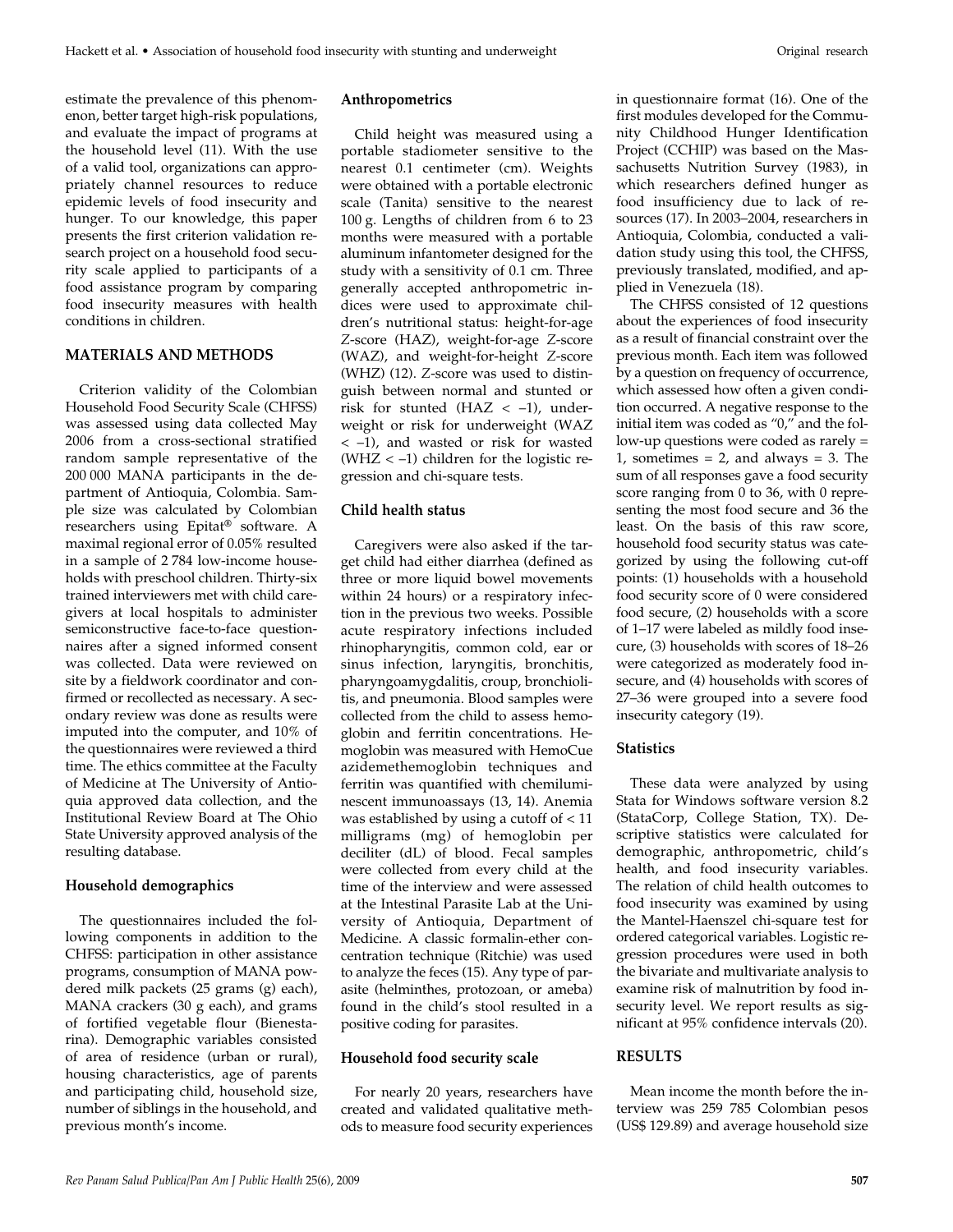**TABLE 1. Descriptive statistics of low-income households with preschool children participating in 2006 evaluation of the food supplement component of the Plan for Improving Food and Nutrition in Antioquia (MANA) in Antioquia, Colombia (<sup>n</sup> = 2 784)** 

| Characteristica<br>No.<br>%<br>Urban area of residence<br>1 287<br>Food security status<br>Food secure<br>1 343<br>Mildly food insecure<br>1056<br>Moderately food insecure<br>280<br>Severely food insecure<br>105<br>Health status<br>Respiratory infection <sup>b</sup><br>1 605<br>Acute diarrheab<br>631<br>Parasitesb<br>1460<br>Anemiab<br>194 |  |      |
|-------------------------------------------------------------------------------------------------------------------------------------------------------------------------------------------------------------------------------------------------------------------------------------------------------------------------------------------------------|--|------|
|                                                                                                                                                                                                                                                                                                                                                       |  |      |
|                                                                                                                                                                                                                                                                                                                                                       |  | 46.3 |
|                                                                                                                                                                                                                                                                                                                                                       |  | 48.2 |
|                                                                                                                                                                                                                                                                                                                                                       |  | 37.9 |
|                                                                                                                                                                                                                                                                                                                                                       |  | 10.1 |
|                                                                                                                                                                                                                                                                                                                                                       |  | 3.8  |
|                                                                                                                                                                                                                                                                                                                                                       |  | 57.7 |
|                                                                                                                                                                                                                                                                                                                                                       |  | 22.7 |
|                                                                                                                                                                                                                                                                                                                                                       |  | 70.8 |
|                                                                                                                                                                                                                                                                                                                                                       |  | 7.0  |

a Mean age, 41.1 ± 17.3 months; mean hemoglobin concentration,  $12.9 \pm 1.3$  milligrams per deciliter; mean ferritin concentration,  $28.5 \pm 20.0$  micrograms per liter.

**b** Within two weeks before interview.

was 5.7, with a standard deviation of 2.4. Sample characteristics in Table 1 show that participating children had an average hemoglobin concentration of 12.9 mg/dL (anemia < 11 mg/dL) and an average ferritin level of 28.5 micrograms ( $\mu$ g) per liter (L) of blood (anemia < 12 µg/L). Most households had access to water (80.5%), sewage facilities (59.2%), and electricity (86.2%). Fewer than half the households were categorized as food secure (48.2%) and more than one-third were mildly food insecure (37.9%). Onetenth of the sample was categorized as a moderately food insecure household and 3.8% exhibited severe food insecurity. Most children had a positive diagnosis for parasites (70.8%) and reported respiratory infections within the two weeks before the interview (57.7%). Only 22.7% of the children had diarrhea within the same time frame, and only 7.0% were diagnosed as anemic.

#### **Anthropometrics**

Table 2 shows that most children presented normal HAZ (57.9%), WHZ (70.2%), and WAZ (62.5%). Missing data accounted for the loss of 62 children in the analysis. The prevalence of stunting or risk for stunting was 42.1%, while the prevalence of underweight or risk for underweight was 37.5%. The prevalence of wasting or risk for wasting was 18.7%. A small percentage of the sample were characterized as overweight (9.8%) or

**TABLE 2. Anthropometrics of preschool children participating in 2006 evaluation of the food supplement component of the Plan for Improving Food and Nutrition in Antioquia (MANA) in Antioquia, Colombia (<sup>n</sup> = 2 722)**

| Anthropometric measure<br>(Z-score)     | No. | %    |
|-----------------------------------------|-----|------|
|                                         |     |      |
| Height for age                          |     |      |
| Risk of stunting $(-1 \text{ and } -2)$ | 845 | 31.0 |
| Stunting $(< -2)$                       | 265 | 9.7  |
| Severe stunting $(< -3)$                | 38  | 1.4  |
| Weight for height                       |     |      |
| Overweight $(+1$ and $+2)$              | 266 | 9.8  |
| Obese $(> +2)$                          | 36  | 1.3  |
| Risk of wasting $(-1)$ to $-2$ )        | 391 | 14.4 |
| Wasted $(-2)$                           | 80  | 2.9  |
| Severely wasted $(< -3)$                | 37  | 1.4  |
| Weight for age                          |     |      |
| Risk of underweight                     |     |      |
| $(-1$ and $-2)$                         | 705 | 25.9 |
| Underweight $(< -2)$                    | 254 | 9.3  |
| Severely underweight $(< -3)$           | 62  | 2.3  |

obese (1.3%) as measured by WAZ. When WHZ was used, even smaller percentages of the sample were overweight (4.2%) or obese (0.7%).

#### **Household food security status**

Household food security status was statistically significantly associated with child parasites, respiratory infections, and diarrhea (Table 3). Missing data for the following variables caused a decrease in sample: parasites  $(n = 6)$ , diarrhea  $(n = 5)$ , and respiratory infections  $(n = 3)$ . Higher percentages of these illnesses were found in severely food insecure households. Stunting or risk of stunting, as well as underweight or risk of underweight, showed a statistically significant inverse association with household food security status: the more food insecure the household, the higher the prevalence of stunted or risk of stunted and underweight or risk of underweight children. In contrast, wasting and risk of wasting did not show a significant association with food security status.

Covariates in a multiple logistic regression model included anemia, parasites, diarrhea, gender of head of household, area of residency, household size, father's age, mother's age, income, animals in the house, refugee status, highrisk area, sewage, water in house, electricity, water in kitchen, type of house, number of milk packets consumed per week, grams of Bienestarina consumed per week, and packets of crackers consumed per week (Table 4). Approximately one-half of the sample  $(n = 1 299)$ was lost in the model because of missing item responses. Following a dose– response pattern, children in food insecure households (mild, moderate, and severe) showed a statistically significantly higher risk for stunting or risk of stunting in the multiple logistic regression model compared with children in food secure households (*P* < 0.05). Children living in moderately and severely food insecure households also showed statistically significantly higher risks for underweight or risk of underweight than those living in food secure households (*p* < 0.05).

**TABLE 3. Bivariate associations between potential risk factors and various levels of food security of low-income households with preschool children participating in the 2006 evaluation of the food supplement component of the Plan for Improving Food and Nutrition in Antioquia (MANA) in Antioquia, Colombia**

|                                                                     | Food<br>secure |      | Mild<br>food<br>insecurity |      |     | Moderate<br>food<br>insecurity |     | Severe<br>food<br>insecurity |          |
|---------------------------------------------------------------------|----------------|------|----------------------------|------|-----|--------------------------------|-----|------------------------------|----------|
|                                                                     | No.            | $\%$ | No.                        | $\%$ | No. | $\frac{9}{6}$                  | No. | $\frac{9}{6}$                | P value  |
| Stunting or risk of stunting <sup>a</sup><br>Underweight or risk of | 498            | 38.0 | 450                        | 43.4 | 136 | 49.5                           | 64  | 63.4                         | < 0.0001 |
| underweight <sup>a</sup>                                            | 453            | 34.6 | 399                        | 38.5 | 115 | 41.8                           | 54  | 53.5                         | < 0.0001 |
| Wasting or risk of wasting <sup>a</sup>                             | 248            | 18.9 | 192                        | 18.5 | 47  | 17.1                           | 21  | 20.8                         | 0.84     |
| Parasites <sup>b</sup>                                              | 652            | 66.7 | 577                        | 72.6 | 164 | 77.4                           | 67  | 82.7                         | < 0.0001 |
| Acute diarrhea <sup>c</sup>                                         | 245            | 18.3 | 257                        | 24.4 | 91  | 32.5                           | 38  | 36.2                         | < 0.0001 |
| Respiratory infection <sup>d</sup>                                  | 703            | 52.4 | 659                        | 62.5 | 173 | 61.8                           | 70  | 66.7                         | < 0.0001 |

 $a_n = 2722$ .

 $h n = 2062$ .

 $c_n = 2779$ .

 $d n = 2781$ .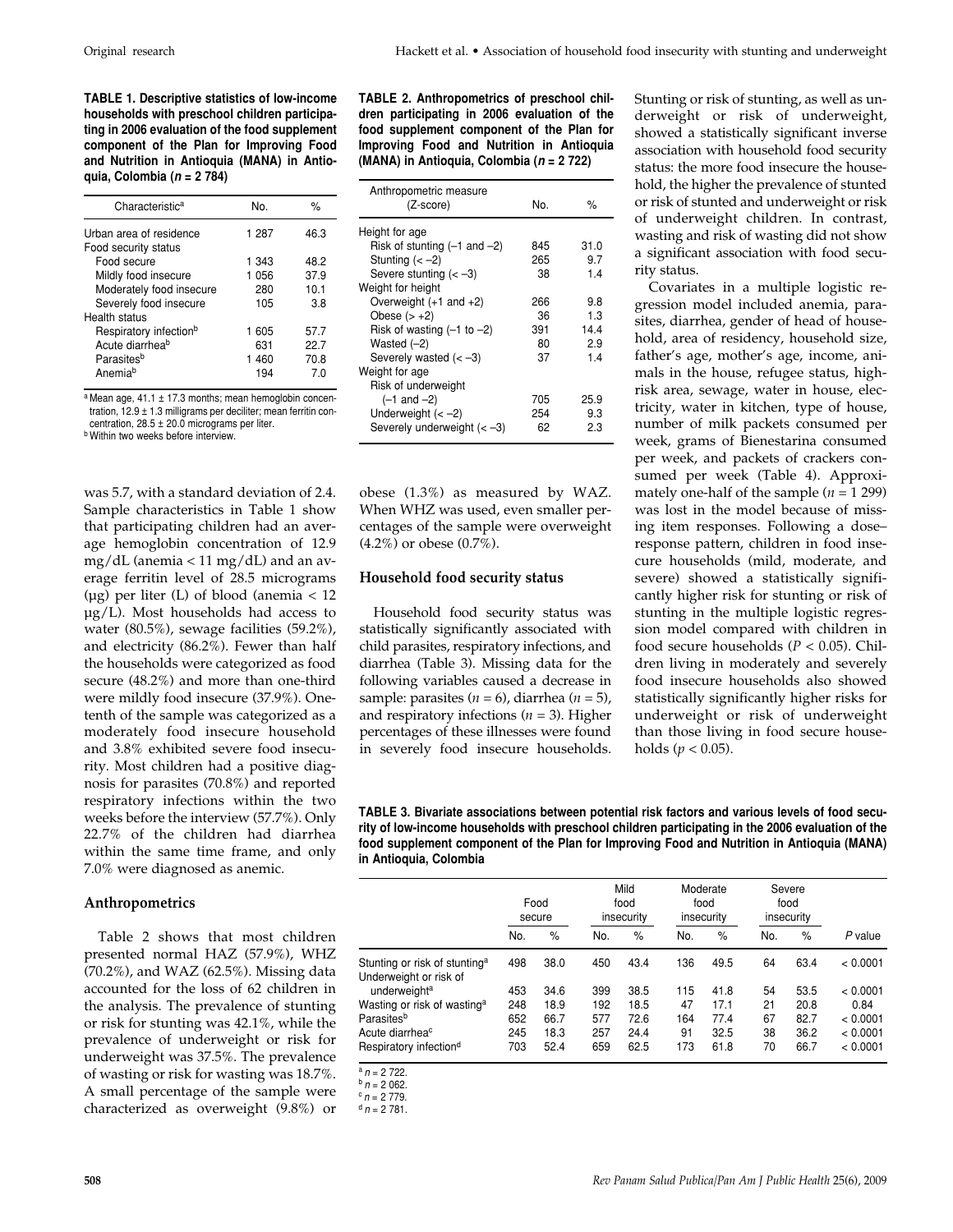**TABLE 4. Probability of stunting and underweight in preschool children from low-income households participating in 2006 evaluation of the food supplement component of the Plan for Improving Food and Nutrition in Antioquia (MANA) in Antioquia, Colombia (<sup>n</sup> = 1 485)**

|                          | No. | %     | Odds ratio<br>(95% CI)ª | Adjusted<br>odds ratio<br>(95% CI) <sup>b</sup> |
|--------------------------|-----|-------|-------------------------|-------------------------------------------------|
| Stuntina                 |     |       |                         |                                                 |
| Food secure              | 498 | 38.0  | 1.00 (reference)        | 1.00 (reference)                                |
| Mild food insecurity     | 450 | 43.4  | 1.25 (1.06, 1.48)       | 1.28 (1.00, 1.63)                               |
| Moderate food insecurity | 136 | 49.5  | 1.60 (1.23, 2.07)       | 1.58 (1.08, 2.31)                               |
| Severe food insecurity   | 64  | 63.4  | 2.82 (1.85, 4.29)       | 2.65(1.37, 5.14)                                |
| Underweight              |     |       |                         |                                                 |
| Food secure              | 453 | 34.58 | 1.00 (reference)        | 1.00 (reference)                                |
| Mild food insecurity     | 399 | 38.51 | 1.18(1.00, 1.40)        | 1.11(0.87, 1.42)                                |
| Moderate food insecurity | 115 | 41.82 | 1.36 (1.04, 1.77)       | 1.47 (1.01, 2.15)                               |
| Severe food insecurity   | 54  | 53.47 | 2.17 (1.45, 3.27)       | 1.89(1.00, 3.55)                                |

<sup>a</sup> CI = confidence interval.

b Multivariate logistic regression adjusted for anemia, parasites, diarrhea, gender of head of household, area of residency, household size, father's age, mother's age, income, animals in the house, refugee status, high-risk area, sewage, water in house, electricity, water in kitchen, type of house, number of milk packets, grams of Bienestarina, and packets of crackers.

#### **DISCUSSION**

The purpose of this study was to test an adapted version of the CHFSS for appropriateness in measuring household food insecurity of MANA participants in Antioquia, Colombia. This validation research provides nutrition interventions worldwide with a tool that can be adapted to their specific evaluation needs. The broader implications of this study address the need for measures of food insecurity for nutrition interventions in the developing world. A novel outcome of this study includes the quantification of child stunting and underweight by food security status within a food assistance population when adjusted for associated covariates. An unexpected result of this study is that both child stunting or risk of stunting and underweight or risk of underweight status were significantly associated with household food insecurity, but wasting was not.

In Bogota, Colombia, food insecure children were almost three times as likely to be underweight as food secure children, while stunting was not significantly associated with food security when controlling for covariates (21). The prevalence of food insecurity in Bogota was 24% higher than the rates in the MANA sample. This large difference may be associated with differences in the tool applied in the two settings. Whereas researchers in Antioquia applied a locally adapted tool derived from the CCHIP instrument for our study, in Bo-

gota researchers applied the U.S. Household Food Security Survey Module. The latter contains 16 items, some of which are different from those included in the CHFSS. In addition, the children sampled in Bogota were not the subject of a food assistance intervention like the one administered to Antioquia children through MANA.

In comparison, in Guapi, Colombia, food insecurity status showed a positive association with both stunting and wasting of Afro-Colombian children (6). The differences in the association of wasting with food insecurity may be the result of differences in the recall time of the questionnaires used in the studies or in the definitions of wasting. The Guapi survey used a recall time of six months, and the Antioquia study asked the caregivers about the situation in the previous one month. The difference in associations observed may indicate that participation in the MANA food supplement program played a role in protecting the children against wasting.

In our sample, the highest proportions of stunted, underweight, and wasted children were found in the most food insecure households. Likewise, in Pakistan, household food insecurity was statistically significantly associated with child stunting (7). Conversely, in Korea, households with mildly food insecure and hungry children had the largest proportion of overweight children (4). This difference could be due to the small subsample of overweight or obese children in our study, which is one of the limitations of our results.

The high prevalence of children with parasites in this study is consistent with research in Mexico, where more than half the school children had intestinal parasitic infections and polyparasitism (22). One limitation to our research is the lack of information on which specific parasitic infections were diagnosed. Such data would have enabled us to add to the model only parasites known to compromise nutritional status. Nevertheless, the presence of any parasite indicates poor housing, sanitation, water supplies, health care, education, and personal earnings (23). Another limitation of this study is that the data on illnesses were reported by the caregivers. Nevertheless, the questions were specific and interviewers explained the symptoms of the illness conditions that constituted a response as positive.

This research presents an important comparison of household food security status and child nutritional status of participants of a food assistance program in Colombia. Our findings affirm the criterion validity of the CHFSS with this high-risk population. Consequently, this tool may be of great use to other food assistance programs regardless of country or continent. The implications of this study are critical for governmental and nongovernmental agencies throughout the world that need valid, easy to apply, and inexpensive tools to measure the household food security status of high-risk populations. As different institutions assess household food insecurity to determine prevalence and vulnerability, as well as to evaluate the impact of their interventions, a measurement tool with validity in diverse settings allows for comparability of the data. Future studies are needed to evaluate the proposed food insecurity instrument at different points in time before, during, and after intervention projects are carried out to determine whether this tool represents a reliable option to assess nutrition interventions.

**Acknowledgments.** We recognize the government of Antioquia, Department of Health, MANA Program as well as the School of Nutrition and Dietetics at the University of Antioquia for their roles in data collection.